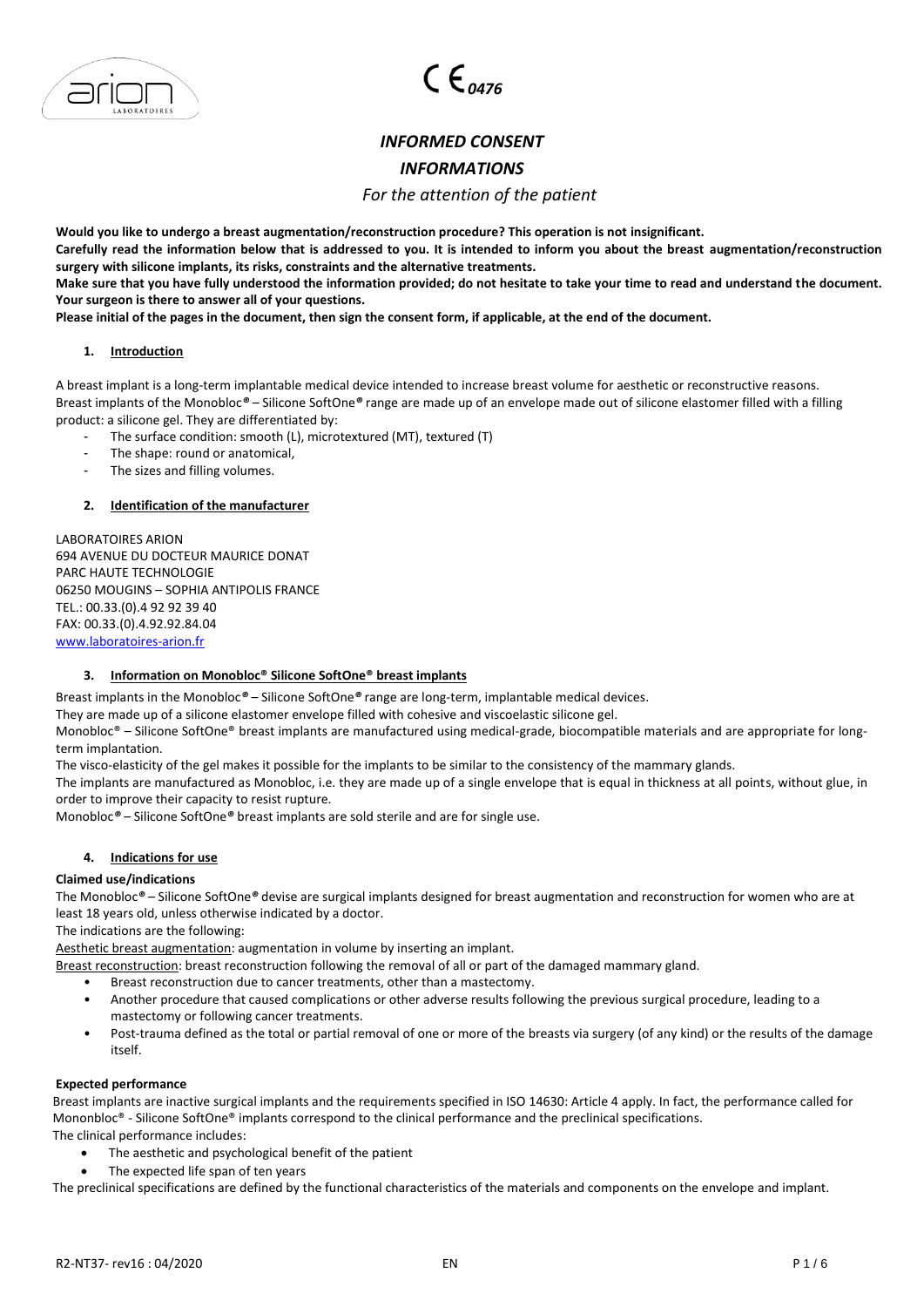# **Expected benefits**

Monobloc® breast implants have excellent safety conditions.

They produce the curves of the natural breast, both in cases of reconstructive and aesthetic surgery. Free of any toxicity, they are an aesthetic solution that corresponds to the image of femininity that makes it possible to reconcile it with one's image of one's self.

#### **Device life span**

The breast implants have a limited life span, since implants may need to be removed or replaced, which could involve a new surgical procedure. Under normal conditions of use, the expected life span is ten years.

The life span pends on certain factors, including the real method of implant, the anatomy and the health condition of the patient, her behaviour and activities, such as violent sports or compression caused by violent passage, for example, as well as foreseeable and unforeseeable external mechanical influences (violent trauma, seat belt)

## **Contraindications**

There are contraindications for breast implants. Check with your surgeon that you do not have any.

#### **5. Information on the procedure**

#### **Surgical techniques:**

The surgeon, during the surgical procedure, uses one of three following approaches (suture area):

- Areolar approach (around the nipple)
- Axillary approach (in the armpits)

Submammary approach (in the lower fold of the breast)

The surgeon will position the implant based on two choices:

- In the pre-pectoral region (between the mammary gland and the pectoralis major muscle)
- In the retro-pectoral region (behind the mammary gland and behind the pectoralis major muscle)

#### **Limitations:**

A serious investigation of the patient's health condition must be completed before any procedure, in order to evaluate the risks of surgery. You should choose the shape and volume of your implant(s) with the practitioner, according to your needs and expectations. **Your expectations should be realistic.**

Psychological balance is necessary before all procedures.

#### **Course of the procedure:**

The procedure is carried out in a hospital environment or at a clinic, most often under general anaesthesia. An anaesthesia work-up should be carried out.

#### **Postoperative follow-up:**

Postoperative follow-up is necessary. It is carried out by the practitioner and should be scrupulously followed by the patient. Furthermore, the presence of implants does not take away from standard medical monitoring (gynaecological monitoring and breast cancer screening), even if it is necessary to have more exams than those related to this monitoring. Moreover, it is important to specify to the different doctors that see you that you have breast implants. A check-up consultation, specific to implants, with your plastic surgeon is recommended every two to three years.

#### **Special condition after cancer:**

After breast cancer, a tissue extension with an "expander" is sometimes necessary before placing breast implants.

#### **Aesthetic considerations:**

Satisfaction with the results depends on one's expectations. These expectations should be evaluated before any procedure. Obtaining a natural effect is desirable (symmetry of the breast implants, nonvisible scar).

#### **Removal and replacement:**

It should be noted that implants are not guaranteed for life. In certain cases, it may be necessary to undergo a surgical revision that may lead to the removal and replacement of the implant.

## **6. Information on the effects**

Breast implants is a non-emergency procedure and you should be aware that there is a certain number of risks and side effects may occur:

#### **Local complications:**

- *Capsular contracture:* The natural reaction of the body to the presence of a foreign body consists in surrounding it with a small membrane, called a "capsule," in order to prevent it from moving around. This capsule instantly and undetectably forms. It is produced in all patients. In certain cases, for reasons that have not yet been completely studied, this capsule may tighten around one or both of the implants. This is called capsule retraction or "fibrous capsule"; it may produce at variable degrees (Baker stages). Even though some women may consider a certain firmness of the breasts as desirable, bothersome retraction may occur at any time, between a few weeks after the initial procedure to several years later. There is no way to predict the reaction of the body. There are a certain number of techniques used by surgeons to prevent or correct this problem, notably surgical repair. However, none of these techniques are consistently successful.
- *Visible or silent rupture*: Rupture may be discovered from its clinical signs (decrease in breast volume, palpable mass), but it may also be asymptomatic and, therefore, radiological monitoring is necessary.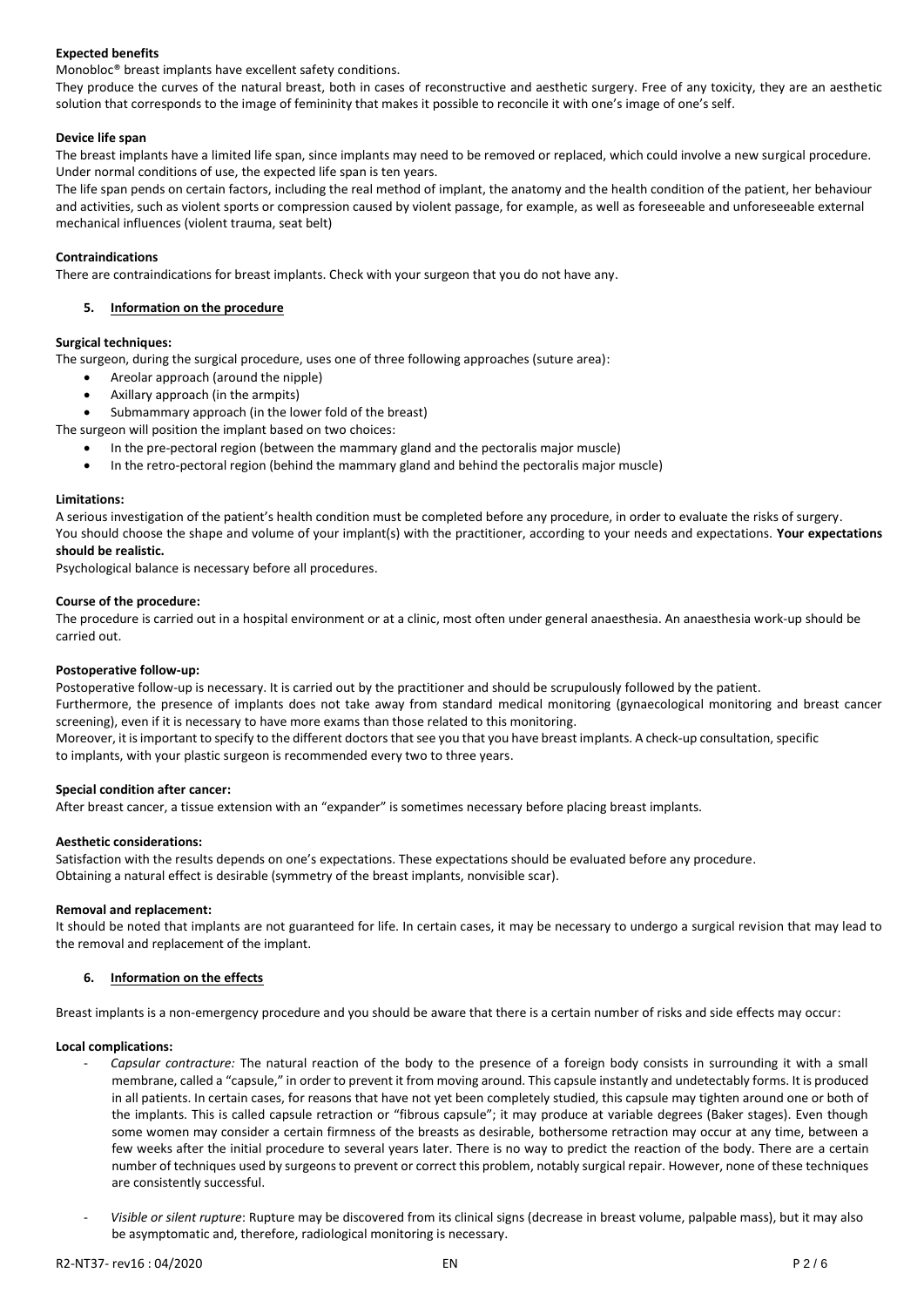#### Even though there are new silicon gels that are cohesive, the migration of the gel in the body is possible.

| Hereafter are presented the cumulated rupture rate* for the Monobloc® - Silicone SoftOne® by texture: |
|-------------------------------------------------------------------------------------------------------|
|-------------------------------------------------------------------------------------------------------|

| Complication    | 2 years of<br>implantation | 5 years of<br>implantation | 10 years of<br>implantation |
|-----------------|----------------------------|----------------------------|-----------------------------|
| Rupture %       | 0.00                       | 0.023                      | 0.046                       |
| Survival rate % | 100,00                     | 99,98                      | 99,95                       |

*Table 1 : Cumulated rupture rate at 2, 5 and 10 years for smooth implants*

| Complication     | 2 years of<br>implantation | 5 years of<br>implantation | 10 years of<br>implantation |
|------------------|----------------------------|----------------------------|-----------------------------|
| <b>Rupture %</b> | 0.019                      | 0.027                      | 0.047                       |
| Survival rate %  | 99.98                      | 99.97                      | 99.95                       |
|                  |                            |                            |                             |

*Table 2 : Cumulated rupture rate at 2, 5 and 10 years for microtextured implants*

| Complication     | 2 years of<br>implantation | 5 years of<br>implantation | 10 years of<br>implantation |
|------------------|----------------------------|----------------------------|-----------------------------|
| <b>Rupture %</b> | 0.017                      | 0.039                      | 0.060                       |
| Survival rate %  | 99,98                      | 99,96                      | 99,94                       |

*Table 3 : Cumulated rupture rate at 2, 5 and 10 years for textured implants*

*\*Calculated from PMS data between 2002 and 2020*

- *Gel transudation*: Very small quantities of silicone may pass through the implant envelope and spread to the surrounding tissue.
- *Appearance of folds or wrinkles*: It is possible that the surface of the implant will fold. This phenomenon may occasionally be seen on the surface of the skin, based on the position of the implant.
- *Sensitivity reactions to the implanted materials:* In rare cases, an inappropriate immunological response (allergy, irritation, redness, anaphylactic shock, etc.) may occur as relates to the silicone, sutures, bands or injected products.
- *Infections*: An infection may occur following the operation. It may appear directly after the operation or later. In rare cases, it may be necessary to remove the implant to correctly treat the infection. In exceptional cases, potentially fatal infections, such as toxic shock syndrome, have been observed.
- *Calcification of surrounding tissue*: In rare cases, calcium deposits may form around the implant, making the breast hard and painful. These deposits weaken the implants.
- *Inflammation*: Inflammation is a reaction of the immune defences of the body to a foreign body. The signs are redness, a hot sensation and/or pain. Immediate inflammation after the operation is related to surgery.
- *Siliconomas/granulomas*: Siliconomas are the result of an inflammation due to the silicon that may have spread via the implant envelope. These are small fibrous capsules that form around the silicone.
- *Hypertrophic/abnormal scarring*: There is a problem with scarring, characterised by an indentation/raised area at the incision site. The results are not aesthetically pleasing and may, in certain cases, require surgical revision.
- *Wound dehiscence/separation:* Surgical incisions are entry sites sutured or held together by a margin approximation dressing or device after an operative procedure. Dehisced surgical wounds are defined by the separation of the incision line prior to complete healing resulting in an open wound.
- *Delayed healing*: A delay in healing is possible for certain regions of the breast and/or nipple skin. This delay may require a more frequent change in dressings, or even surgical revision.
- *Haematoma*: This is an accumulation of blood in the tissue, which may arise following trauma, in this case, surgery.
- *Oedema*: Swelling due to an accumulation of liquid following trauma, in this case, surgery.
- *Accumulation of serious fluid without infection:* This is the accumulation of serious fluid in the region of the implant, following trauma from the implant. Drainage (or puncture, may be required.
- Lymphorrhea: This is oozing from the lymph node outside of the lymphatic vessels following trauma, in the case, surgery.
- *Necrosis of the adjacent tissue*: Tissue damage following an abnormal local tissue reaction, in the case, for example, of infection or a treatment of the tissue via radiation therapy before the placement of the implant, etc. Necrosis may also occur when the implant is too large or the tissue is insufficient.
- *Implant rotation (specific to anatomical implants):* While rare in practice, the pivoting of an "anatomical" implant remains theoretically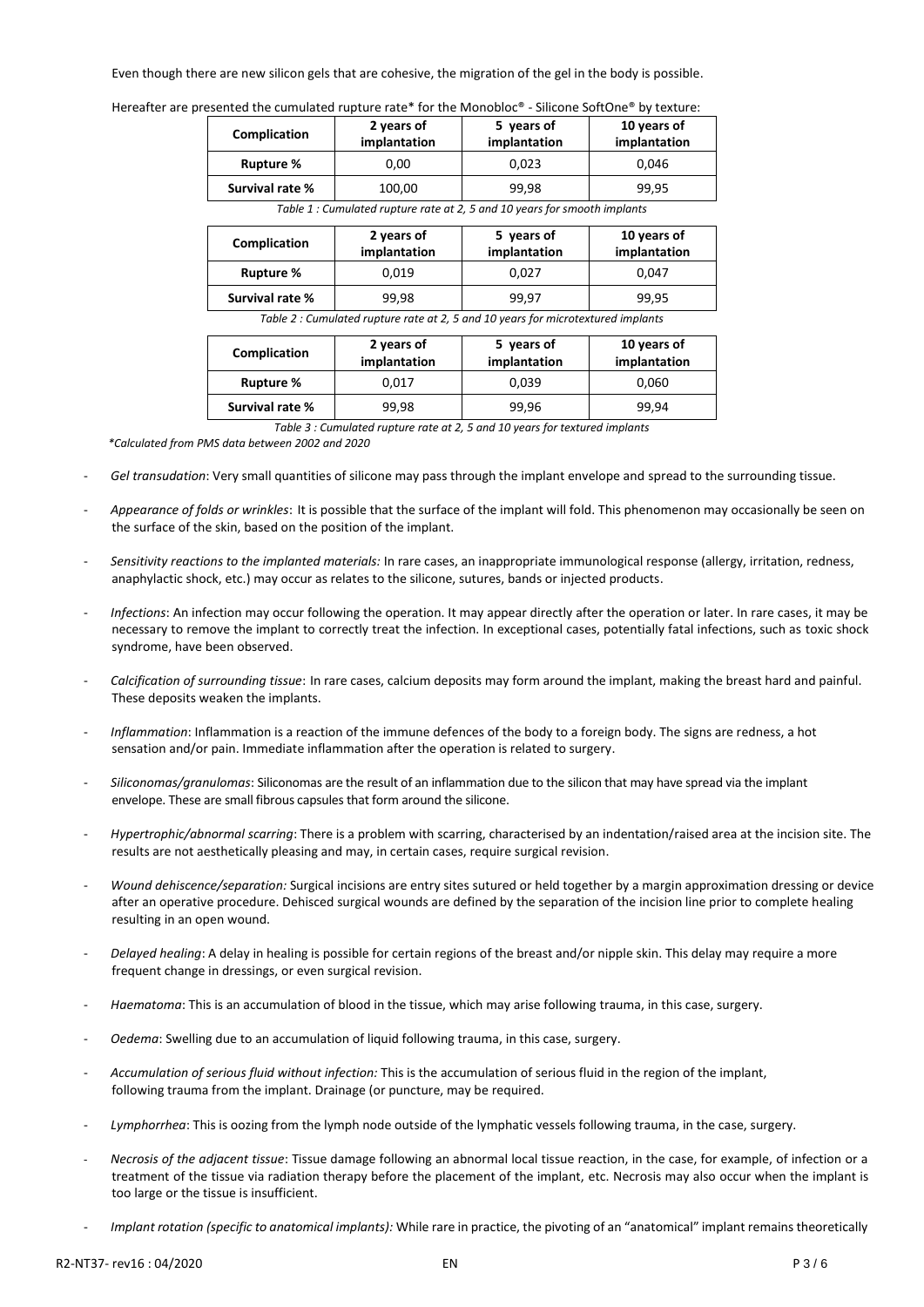possible and may affect the aesthetic results.

- *Migration/extrusion of the implant*: In exceptional cases, the implant may create a pathway in the tissue and end up appearing on the surface of the skin. These phenomena only occur when the tissue that was already damaged or that has been damaged under pressure, due to ischaemia (i.e. insufficient blood circulation) caused by an implant, for which the size is too large or for an implant that has been displaced.
- *Implant perceptible to touch*: Several causes exist: poor placement, hard capsule and hardening, inappropriate size, movement of the implant, etc.
- Implant malposition: When the implant is placed incorrectly during the initial surgery or when the implant has shifted from its original position. Shifting can be caused by many factors, such as gravity, trauma, poor initial placement, and capsular contracture.
- *Atrophy in pectoralis muscle*: Thinning or diminishing of pectoralis muscle (major muscle of the chest)
- *Erythema/Redness*: any abnormal redness of the skin. Erythema is caused by dilation and irritation of the superficial capillaries; the augmented flow of blood through them imparts a reddish hue to the skin
- *Skin paresthesia:* abnormal sensation of the skin (tingling, pricking, chilling, burning, numbness) with no apparent physical cause.

#### **More general complications:**

- *Anaplastic large cell lymphoma (ALCL):* Based on European and FDA safety information and the scientific literature, a possible association has been identified between breast implants and developing anaplastic large cell lymphoma (ALCL), a type of Non-Hodgkin's lymphoma. Women with breast implants may be at a very low, but higher risk of developing ALCL in an area adjacent to the implant. This specific item was added to the WHO 2016 classification under the term "BIA-ALCL*".*
- *Side effects of general anaesthesia:* General anaesthesia has risks. There is the possibility of injury and even death.
- *Cardiovascular reactions*: Venous thrombosis, pulmonary embolism, infarction: these are the inherent risks of any surgery, even in patients without symptoms. Hospitalisation may be necessary.
- *Nerve or blood vessel damage*: This damage may arise during the operation.
- *Immunological reactions*: There is, to date, no proof of a correlation between the onset of auto-immune diseases and breast implants.
- *Neurological reactions*: Some women with breast implants have complained of neurological symptoms. However, to date, there is no proof of this.
- Psychological disorders: The patient will make a choice in the shape and volume of her implants with the practitioner, according to her needs and expectations. The expectations should be realistic. Please remember that changing your silhouette also sometimes means changing your image of yourself.
- *Connective tissue disorder (CTD):* A disease, group of diseases, or conditions affecting connective tissue, such as muscles, ligaments, skin, etc. and/or the immune system. Connective tissue diseases ("CTDs") that involve the immune system include autoimmune diseases such as rheumatoid arthritis, lupus, and scleroderma. There have been a number of published epidemiological studies that have looked at whether having a breast implant is associated with having a typical or defined connective tissue disease.
- *Metastatic disease*: Spreading of cancer cells from the original site to other parts of the body.
- *Staphylococcal toxic shock syndrome*: In rare instances, as with other invasive surgeries, Toxic Shock Syndrome (TSS) has been noted in women after breast implant surgery. It is a life-threatening condition. Symptoms of TSS occur suddenly and include a high fever (38.8°C or higher), vomiting, diarrhea, a sunburn-like rash, red eyes, dizziness, lightheadedness, muscle aches and drops in blood pressure which may cause fainting
- Autoimmune syndrome induced by adjuvants (ASIA) syndrome: also known as Shoenfeld's syndrome, is a theoretical autoimmune disorder proposed by Israeli immunologist Yehuda Shoenfeld in 2011. Symptoms of ASIA syndrome include : Myalgia, myositis or muscle weakness, arthralgia and/or arthritis, chronic fatigue, un-refreshing sleep or sleep disturbances, neurological manifestations, cognitive impairment, memory loss, pyrexia, dry mouth, Raynaud's phenomenon, headache, alopecia or hair loss, skin abnormalities, gastrointestinal symptoms, night sweats and lymphadenopathy.
- *Breast implant illness(BII):* Term used to refer to a wide range of symptoms that can develop after undergoing reconstruction or cosmetic augmentation with breast implants. BII can occur with any type of breast implant, including silicone gel-filled, saline-filled, smooth surface, textured surface, round, or teardrop-shaped. BII impacts each individual in a unique way. Symptoms can include: joint and muscle pain, chronic fatigue, memory and concentration problems, breathing problems, sleep disturbance, rashes and skin problems, dry mouth and dry eyes, anxiety, depression, headaches, hair loss, gastrointestinal problems, …
- *Unknown risk*: Risks that are currently unknown may be associated with silicone breast implants.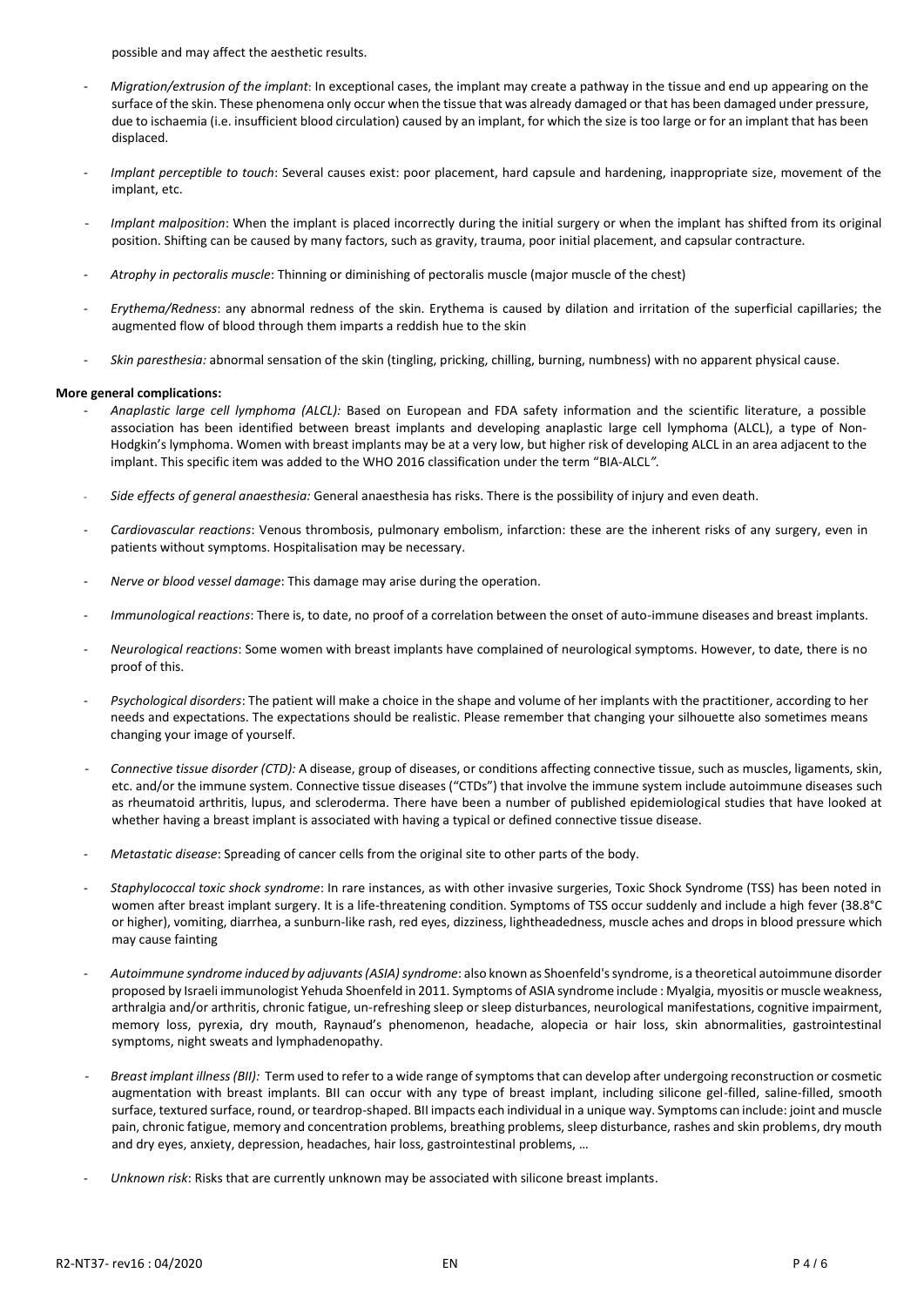## **Adverse effects:**

- Pain: You will experience pain after the operation. This pain normally subsides 15-20 days following the operation. If pain persists, do not hesitate to contact your surgeon.
- *Insufficient aesthetic results* (asymmetry, ptosis, displacement, hypertrophic scars): There is no guarantee on the results that may be obtained. You may be disappointed by the results of your operation and it may then be necessary to revise the surgery.
- *Change in the sensitivity of the nipples and breasts:* Sensation may be affected by the implant. These sensations may be variable in intensity and be temporary or permanent in nature.
- *Ptosis*: Sagging or drooping of the breast.
- *Asymmetry*: Uneven appearance between a woman's left and right breasts in terms of size, shape, or breast level.

# **7. Precautions to take**

Certain precautions must be taken, in particular, when doing violent sports, since all chest trauma may have consequences on the integrity of the implant, as well as strong compression caused by, for example, violent massage or a seat belt, and this may have consequences on the implant and its position. You should consult your surgeon in the case of trauma, in order to check the integrity of the implant.

All constraints or abnormal lesions in the breast may lead to the rupture of the implant.

Patient information on medical follow-up: You must undergo check-ups and visits prescribed by your surgeon. Your surgeon will carry out the check-up and monitor proper postoperative function.

You must:

- Consult a surgeon for medical follow-up.
- Consult a doctor or pharmacist before applying topical medications (such as steroids) on the breasts,
- Consult a doctor for normal follow-up, in order to detect breast cancer,
- Tell a doctor or surgeon about the presence of an implant if a surgical procedure on the breasts is called for,
- Tell the radiologist in the case of a mammogram, so that the mammogram compression can be adapted
- Consult a doctor if you suspect complications, notably in the case of trauma or compression caused, for example, by violent breast massage, sports activities or the use of seat belts,
- Keep the patient card with you at all times, in order to facilitate emergency medical care (for example, in the case of a car accident).

## Patient information on the effect of the implant on diagnostic techniques, such as mammograms:

Silicone gel implants are not radio-transparent. In certain cases, the implant interferes with breast cancer screening during mammograms. Tell your radiologist about the presence of implants. The latter should also be familiarised with using special imagery techniques and appropriate diagnostic techniques for patients with breast implants, in order to prevent too great of a compression of the implant and its potential rupture.

#### Patient information on the possible effect of the implant on breast self-exams:

Standard mammogram screenings are more difficult to carry out when you have breast implants. You should continue to examine your breasts every month to screen for perceptible lesions. However, this procedure risks being difficult to execute. Your surgeon should explain to you how to make the distinction between the implant and the breast tissue, in order to optimize the efficacy of self-exams.

#### Patient information on possible effect of implant on breast feeding:

After the implant of breast implants, breastfeeding is not considered dangerous. Certain studies suggest, however, that there may be a reduction in milk production of the implants are implanted via an areolar approach.

## **8. Short- and long-term follow-up and contacts**

The check-up visits called for by your surgeon are essential during the weeks and then months following implantation. A check-up consultation, specific for implants, with your plastic surgeon is recommended, but besides this visit, it is essential that you consult your doctor as soon as there is a change in one or both of your breasts or after violent trauma.

You should immediately consult your doctor if you suspect that the prosthesis has ruptured.

It is necessary to consult a doctor to carry out normal follow-up, in order to detect breast cancer.

# **9. Traceability**

Laboratoires ARION has made a patient card available, as well as labels that include information concerning the surgery date, your name and the name of the practitioner, as well as all information necessary for the traceability of the breast implants that have been implanted (commercial reference, series number, lot number). You must keep your patient card with you at all times, in order to facilitate emergency medical care (for example, in the case of a car accident).